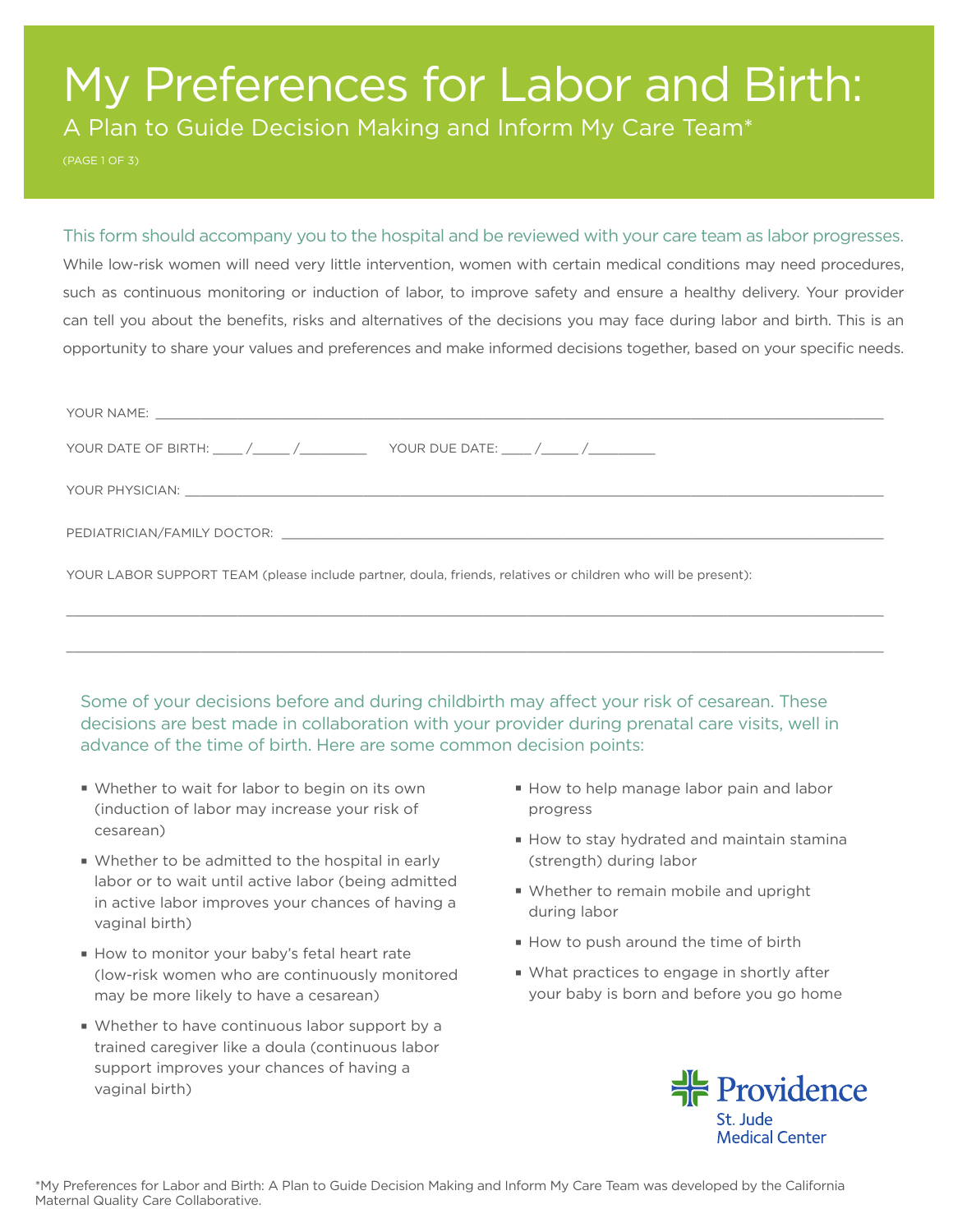(PAGE 2 OF 3)

## Which options will make your environment most comfortable?

- $\Box$  I would like to limit the number of guests in my room while I am in labor by having a sign posted on the door to my labor and delivery room.
- $\Box$  I would like to have the lights dimmed during labor.
- $\Box$  I plan to bring in music from home (my own MP3 player, CD player, etc.).
- $\Box$  I plan to bring in essential oils/aromatherapy (no flames, please).
- $\Box$  I plan to bring in a "focal point" from home.

## Food and Fluids Preferences

- $\Box$  I prefer to keep myself hydrated by drinking fluids. I would like to avoid intravenous fluids unless it is medically necessary.
- $\Box$  I do not mind receiving intravenous hydration during labor.
- $\Box$  If it is safe for me to do so, I would like to eat lightly during labor.

#### Labor Preferences

- $\Box$  If safe to do so, I prefer to labor at home during the early phase of labor, and be admitted to the hospital when I am in active labor.
- $\Pi$  I would like to have freedom of movement while I am in labor (walking, standing, sitting, kneeling, using the birth ball, etc.), if safe and possible.
- $\Box$  I prefer to move around or change positions to improve my labor progress before trying Pitocin to increase my labor progress.
- $\Box$  If labor is progressing normally, I prefer to be patient and let it proceed on its own without Pitocin to speed it up.
- $\Box$  I would prefer to wait for the amniotic membrane (bag of water) to rupture spontaneously. If the need to have my water broken arises, please discuss this with me before breaking my water.
- $\Box$  I would like to have my IV capped off (saline locked) so that I am free to move around during labor.

#### Pain Management Preferences

- $\Box$  I would like to have the option to use hydrotherapy (shower, or tub if available) for pain relief.
- $\Box$  I prefer natural childbirth (no pain medications or epidural).
- $\Box$  Please do not offer me any pain medications. If I decide to use pain medication or an epidural, I will ask for them.
- $\Box$  I plan to use intravenous pain medication (pain medication through my IV) to cope with the pain of labor and birth.
- $\Box$  I plan to use an epidural in active labor to cope with the pain of labor and birth.
- $\Box$  I am considering using IV pain medication and/or having an epidural, but will decide when I am actually in labor.

### Baby Monitoring Preferences

I prefer to have my baby monitored intermittently (not continuous monitoring).

I prefer to monitor my baby continuously. (I understand this may limit my movement and may keep me in bed during labor.)

If my baby needs to be continuously monitored, I prefer a portable monitor (if available, and if my condition permits me to move freely).

### Cervical Examination Preferences

- $\Box$  I prefer as few cervical exams as possible.
- $\Box$  If safe to do so, and my bag of water is not broken, I prefer to check dilation regularly so I know how labor is progressing.

### Birth Preferences

- $\Box$  I would like to push in a position of my choosing (squatting, kneeling, side lying, lithotomy, etc.).
- $\Box$  I want to avoid an episiotomy, if possible.
- $\Box$  I would like to use a mirror to view the birth of my baby.
- $\Box$  I would like  $\Box$ umbilical cord .
- $\Box$  I would like my baby placed directly on my chest right after birth.
- $\Box$  If safe and possible, I would like to have delayed clamping and cutting of the umbilical cord.
- $\Box$  I am planning to bank my baby's cord blood.
- $\Box$  I would like to take my placenta home with me.